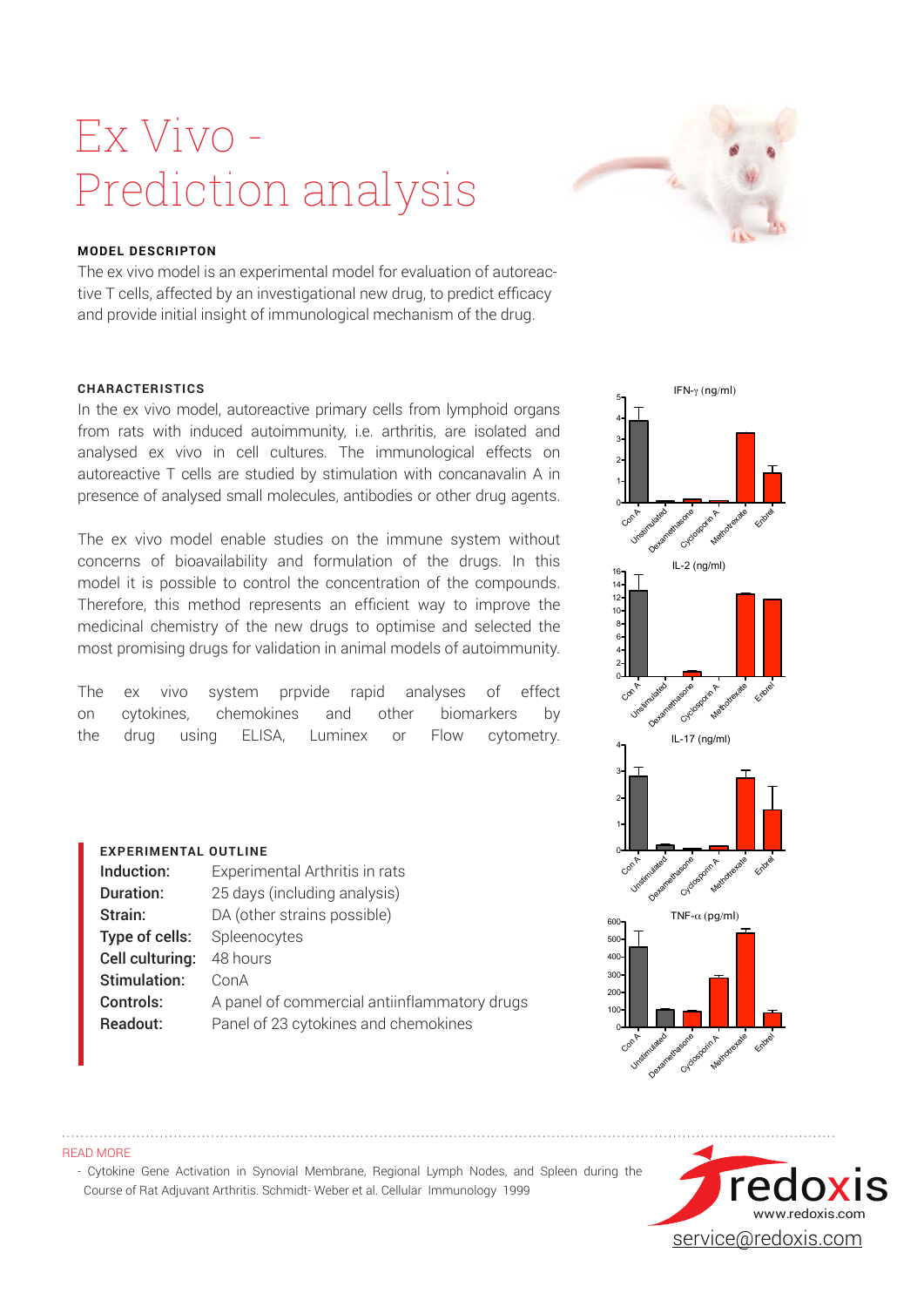# Ex Vivo – Prediction of drug efficacy

The ex vivo model is an experimental model for evaluation of autoreactive T cells, affected by an investigational new drug, to predict efficacy and provide initial insight of immunological mechanism of the drug.

## **EVALUATION AND OUTPUT**

| Induction:      | Autoimmunity        |
|-----------------|---------------------|
| Duration:       | 25 days             |
| Type of cells:  | T cell spleenocytes |
| Cell culturing: | 48 hours            |
| Stimulation:    | ConA or antigen     |
|                 |                     |

Readout: Luminex – 23 cytokines

Controls: Panel of 54 drugs